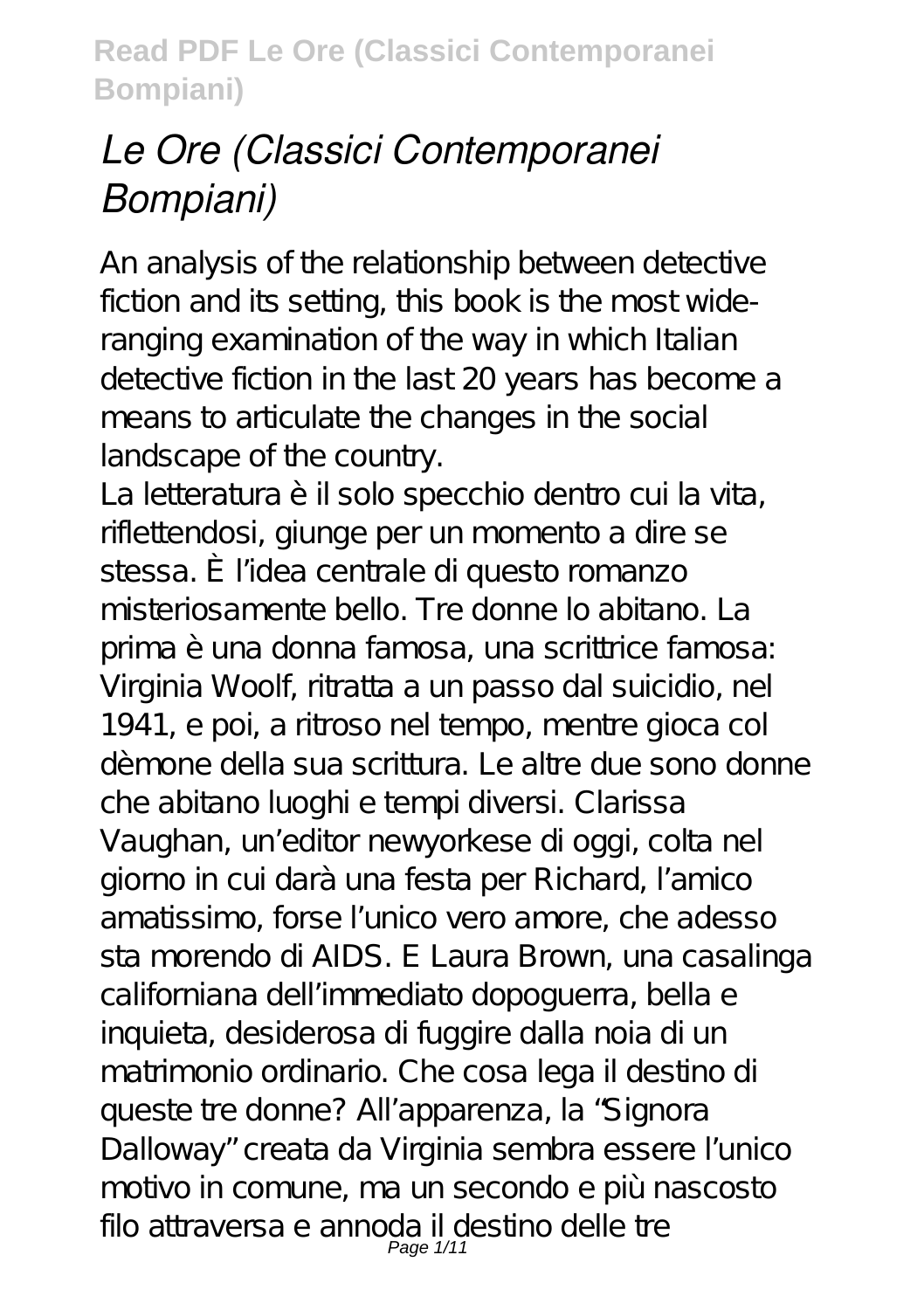protagoniste. Cunningham fa pensare a un ventriloquo: usa la voce di Virginia Woolf come fosse la sua. Però stranamente è lì dentro che sentiamo risuonare un'eco. È un'eco inconsueta ma pure familiare: la voce di un vero scrittore. poesia italiana del Novecento : saggi critici e antologia di testi Teorie e ricerche Separate Rooms L'Italia che scrive The Red Carnation Thirteen-year-old Agostino is spending the summer at a Tuscan seaside resort with his beautiful widowed mother. When she takes up with a cocksure new companion, Agostino, feeling ignored and unloved, begins hanging around with a group of local young toughs. Though repelled by their squalor and brutality, and repeatedly humiliated for his weakness and ignorance when it comes to women and sex, the boy is increasingly, masochistically drawn to the gang and its rough games. He finds himself unable to make sense of his troubled feelings. Hoping to be full of manly calm, he is instead beset by guilty curiosity and an urgent desire to sever, at any cost, the thread of troubled sensuality that binds him to his mother. Alberto Moravia's classic, startling portrait of innocence lost was written in 1942 but rejected by Fascist censors and not published until 1944, when it became a best Page 2/11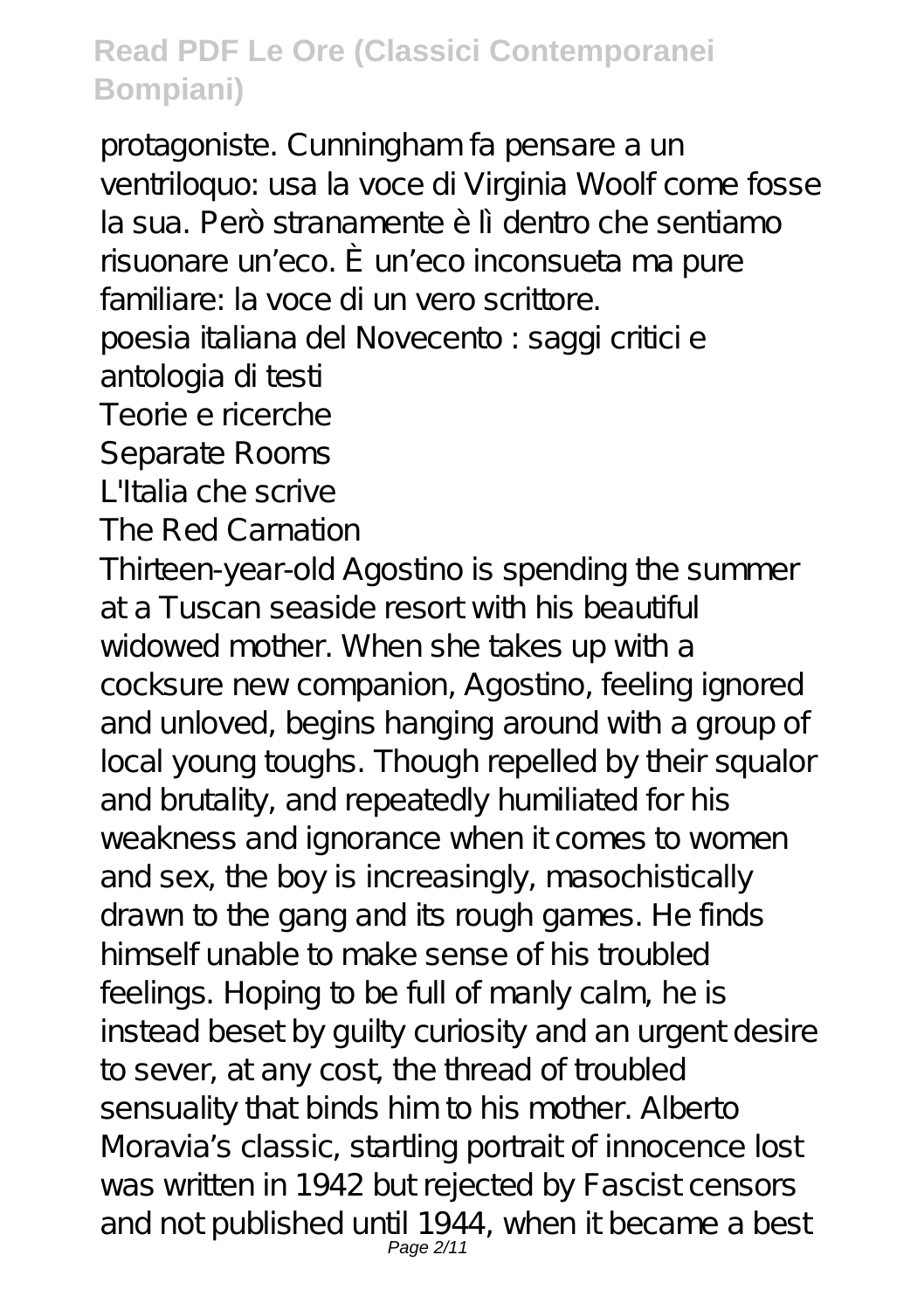seller and secured the author the first literary prize of his career. Revived here in a new translation by Michael F. Moore, Agostino is poised to captivate a twenty-first-century audience.

1520.647

Subject Catalog

New images and the principles of modernity

L'Espresso

Bibliografia nazionale italiana

University of California Union Catalog of Monographs Cataloged by the Nine Campuses from

1963 Through 1967: Authors & titles

Il capolavoro di Tondelli torna in una edizione celebrativa arricchita di interviste e articoli curati da Fulvio Panzeri. "Camere separate è forse un adagio condotto sull'interiorità e sul rinvenimento delle motivazioni profonde – per il protagonista – dell'amare e dello scrivere. Il primo romanzo che ho scritto dopo il compimento del trentesimo anno. Come scrive Ingeborg Bachmann: 'Quando un uomo si avvicina al suo trentesimo anno di età, nessuno smette di dire che è giovane. Ma lui, per quanto non riesca a scoprire in se stesso nessun cambiamento, diventa insicuro; ha l'impressione che non gli si addica più definirsi giovane. Sprofonda e sprofonda.'" Pier Vittorio Tondelli Il disegno è una potente forma di comunicazione in grado di

attivare l'immaginario. Il volume affronta il tema della raffigurazione di paesaggio, in cui l'immagine è usata a fini descrittivi, e della prefigurazionedi paesaggio, in cui il disegno è lo strumento per definire scenari. Le due azioni sono strettamente correlate: delineare la struttura del paesaggio – e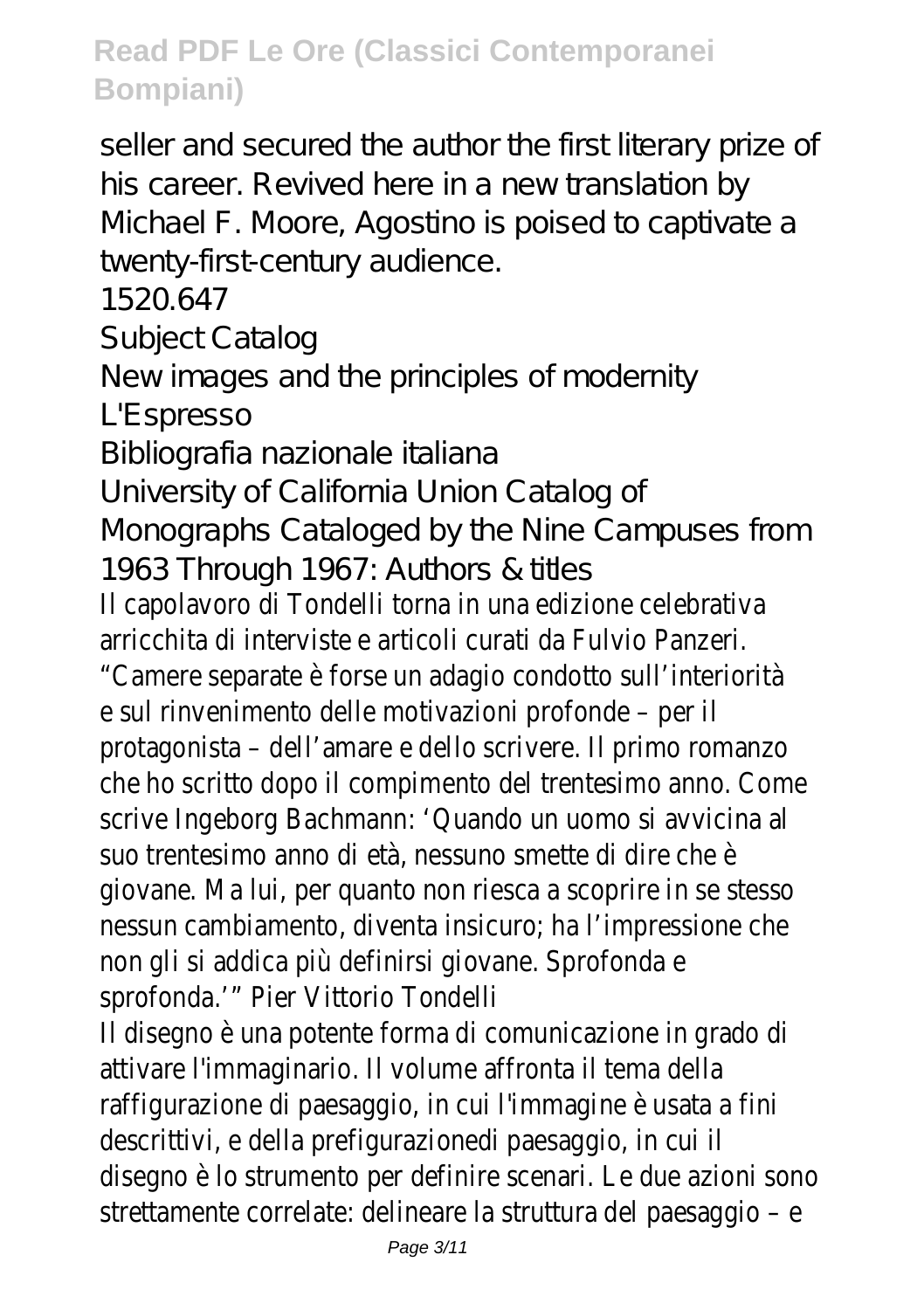il disegno a volo d'uccello appare una efficace modalità di rappresentazione – consente di desumere le regole costitutive ed evolutive, da cui necessariamente deriva l'individuazione delle regole di buon comportamento che permettono la conservazione e la trasformazione del paesaggio. Disegnare queste regole di azione può rivelarsi una operazione utile per ben orientare le trasformazioni poiché consente di comunicare, in modo semplice e diretto, le modalità con cui interveniamo nel nostro comune ambiente di vita.

Books: subjects; a cumulative list of works represented by Library of Congress printed cards

Disegnare le regole per orientare le trasformazioni i contemporanei

La razionalità nel pensiero sociologico tra olismo e individualismo

Giornale della libreria

Le oreGiunti

Leo is an Italian writer in his thirties. Thomas, his German lover, is dead. On a plane to Munich, Thomas's home town, Leo slips into a reverie of their meeting and life in Paris, nights in Thomas's flat in Montmartre and a desperate, druginduced flight through the forests of northern France that spells the end for Leo and Thomas' languid, erotic life together. Leo travels to find anonymity.Structured in three musical movements, Separate Rooms is a story of ideal love, broken by absence and separation. When Thomas was alive, he and Leo had separate rooms in order to preserve the urgency of their passion. Now, Leo faces solitude, the impossible striving of memory to recreate life and the hostility of a prejudiced world. Separate Rooms, Tondelli's last book, is a powerful novel of the strength of love and the trauma of death.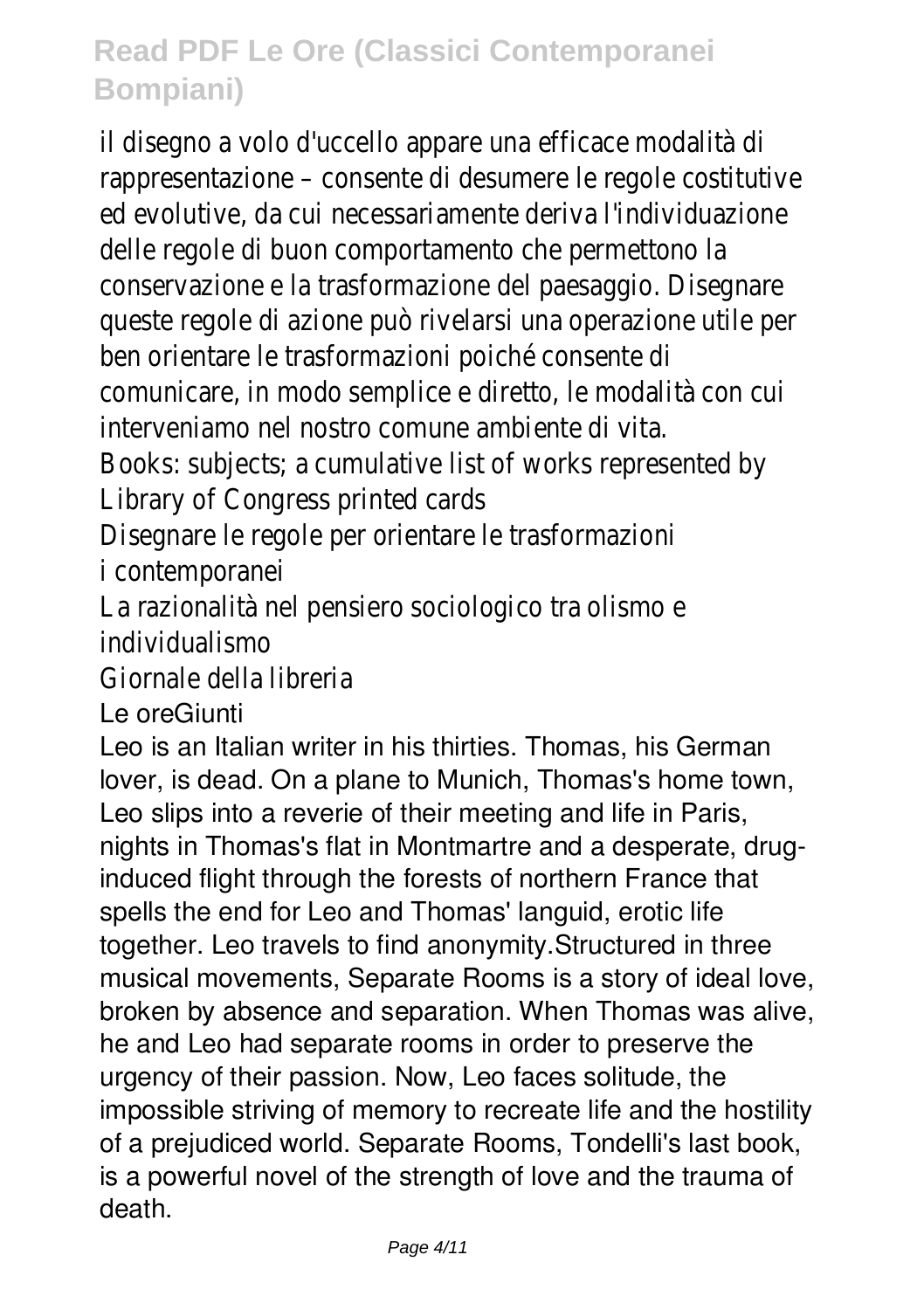The Plague-sower

The Empty Canvas

Guida allo studio della storia contemporanea

A Bloody Journey

*You are at a nightclub talking to a girl with a shaved head. The club is either Heartbreak or the Lizard Lounge. All might become clear if you could just slip into the bathroom and do a little more Bolivian Marching Powder. Then again, it might not... So begins our nameless hero's trawl through the brightly lit streets of Manhattan, sampling all this wonderland has to offer yet suspecting that tomorrow's hangover may be caused by more than simple excess. Bright Lights, Big City is an acclaimed classic which marked Jay McInerney as one of the major writers of our time.*

*Politica, cultura, economia.*

*ANNO 2020 LA CULTURA ED I MEDIA SECONDA PARTE La Storia: L'età contemporanea: 5. Problemi del mondo contemporanea. Indici Agostino*

*Letteratura italiana*

#### *How to Save Your Own Life*

Erica Jong--like Isadora Wing, her fictional doppelganger--was rich and famous, brainy and beautiful, and soaring high with erotica and marijuana in 1977, the year this book was first published. E rica/Isadora are the perfect literary and libidinous guides for those readers who want to learn about-or just be reminded of-the sheer hedonistic innocence of the time. How to Save Your Own Life was praised by People for being "shameless, sex-saturated and a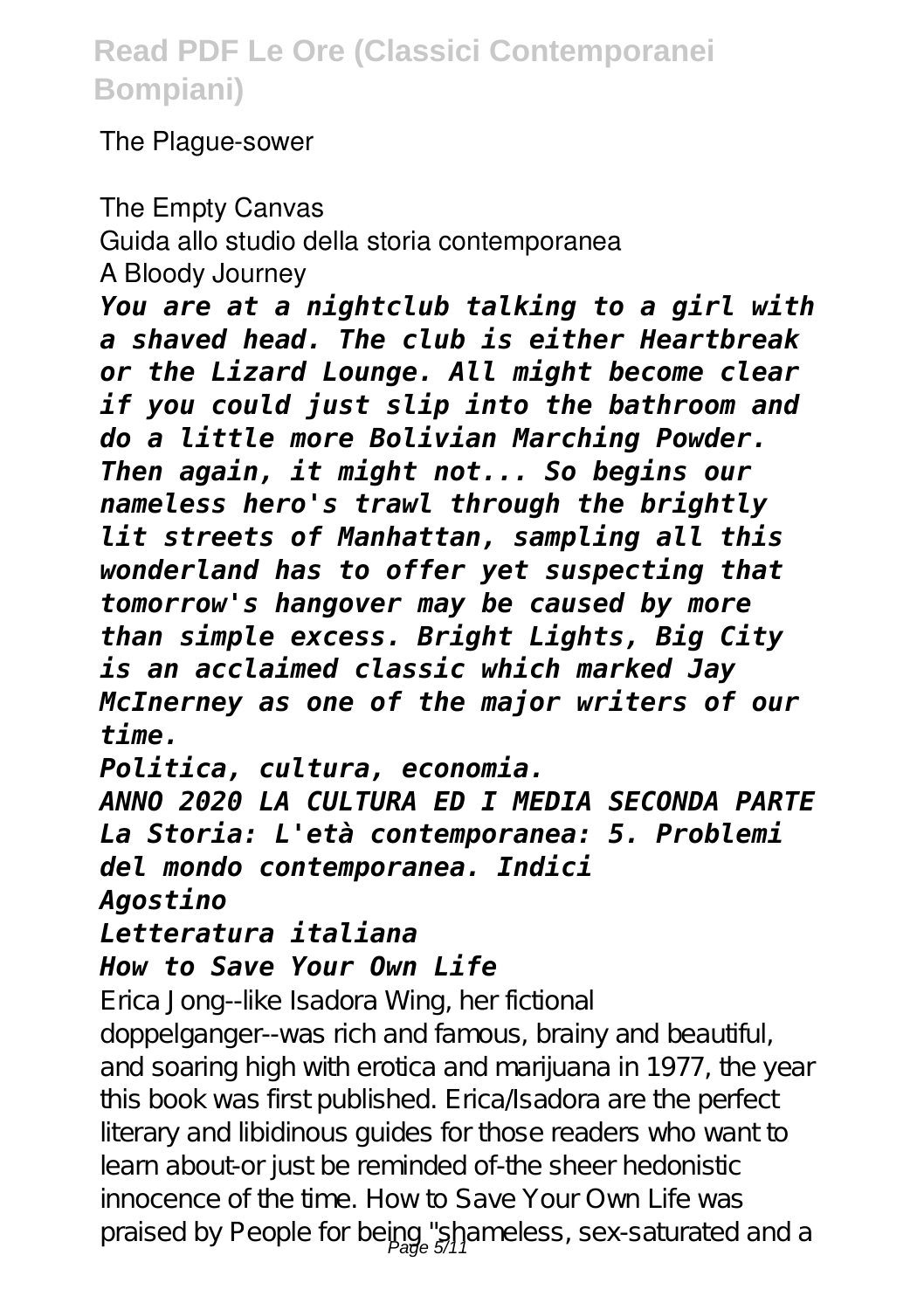joy," and hailed by Anthony Burgess as one of the ninety-nine best novels published in English since 1939.

Rappresentare con verità storica, anche scomoda ai potenti di turno, la realtà contemporanea, rapportandola al passato e proiettandola al futuro. Per non reiterare vecchi errori. Perché la massa dimentica o non conosce. Denuncio i difetti e caldeggio i pregi italici. Perché non abbiamo orgoglio e dignità per migliorarci e perché non sappiamo apprezzare, tutelare e promuovere quello che abbiamo ereditato dai nostri avi. Insomma, siamo bravi a farci del male e qualcuno deve pur essere diverso!

Letteratura italiana: I contemporanei

Il mondo classico nell'immaginario contemporaneo

Catalogo dei libri in commercio

Cinema is a dream

Library of Congress Catalog

**The emergence and spread of new images – photography, film, television and audiovisual – have brought about an important epistemological revolution that has encouraged contemporary man to have a new attitude of confidence not only towards the image but also to reality. The modern knowledge that exploded man's certainties into hundreds of relative truths has been removed. The perfect doubling of reality offered by the new media has quietly eliminated doubt about the faithful restitution of reality into images, and, consequently, into the**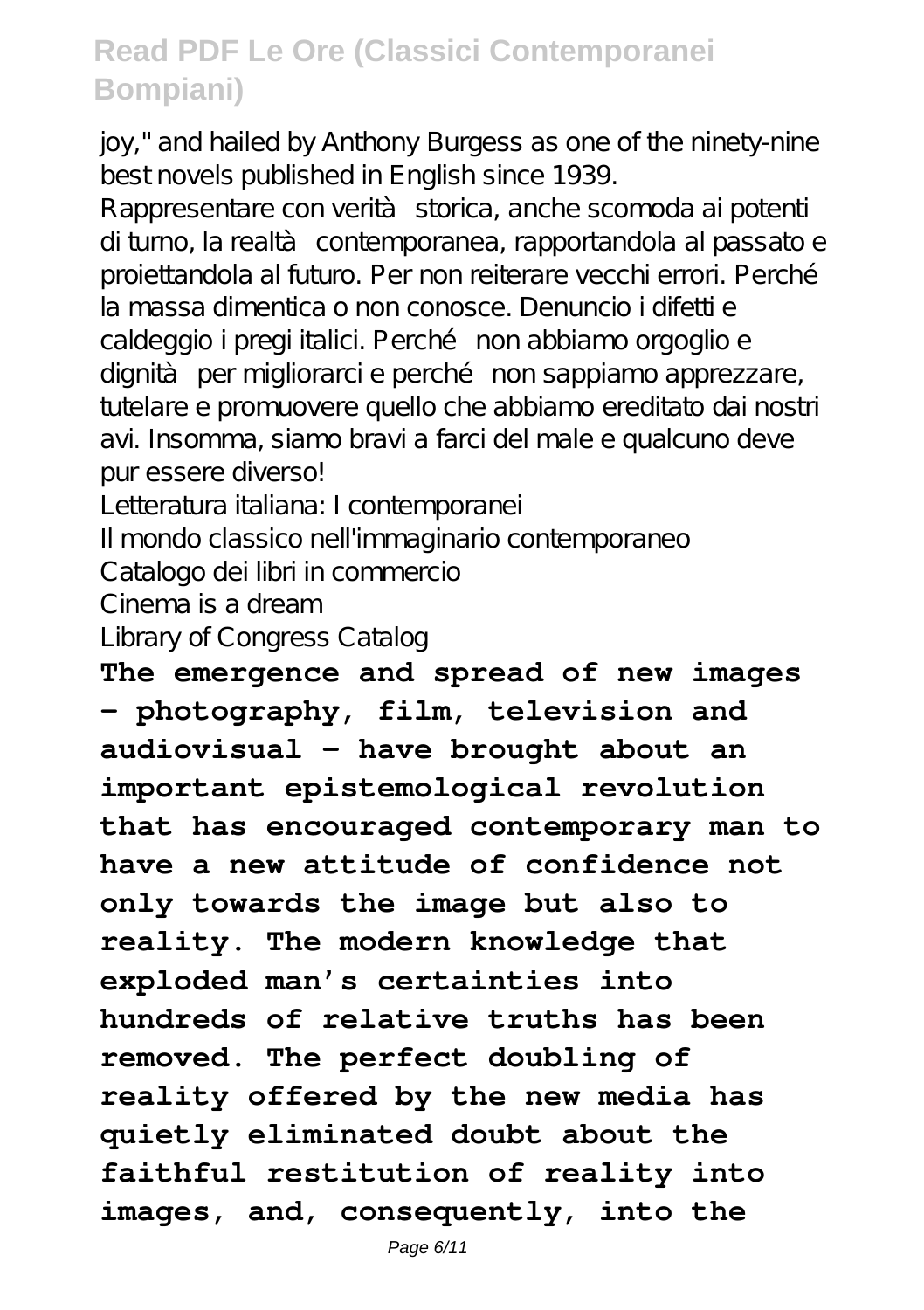**events of the outside world. Opposing this credulity, this mental breakdown as Joseph Conrad called it, we will need to recover the principles and themes of modern thought that came into existence in the Seventeenth century. This recovery will serve not only to oppose illusions and deceits, but also to understand the nature of the new images better. Questa Guida offre un punto di equilibrio fra i risultati storiografici consolidati e una ragionevole apertura ad alcune tematiche e tendenze più recenti attraverso un'opera dal taglio introduttivo che privilegia la praticità d'uso. The Conformist In Sicily The New International Year Book Il canone letterario Bright Lights, Big City** *A cumulative list of works represented by Library of Congress printed cards. This book addresses both the dissemination and increased understanding of the specificity of Irish literature in Italy during the first half of the twentieth century. This period was a crucial time of nation-building for both countries. Antonio Bibbò illustrates the various*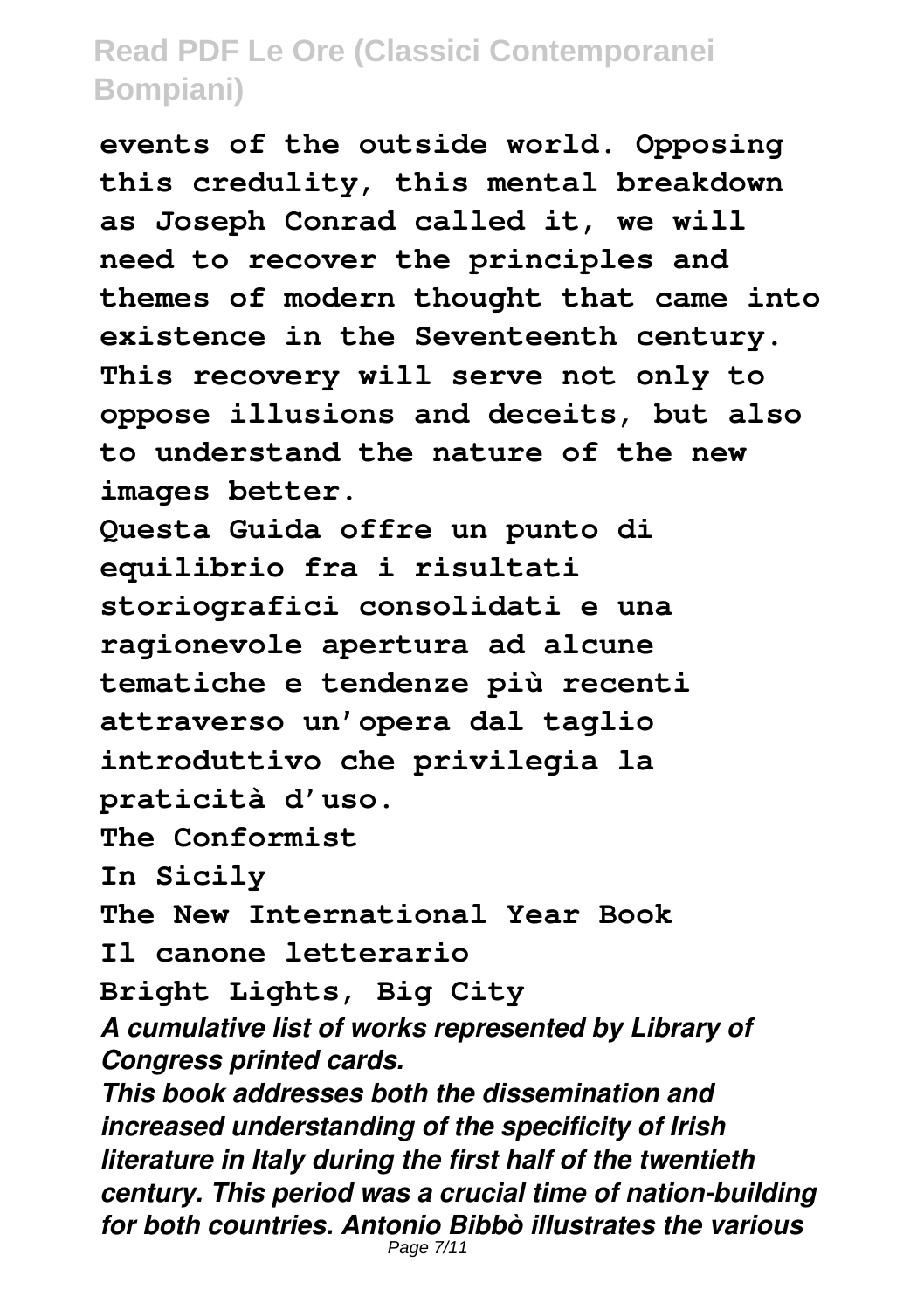*images of Ireland that circulated in Italy, focusing on political and cultural discourses and examines the laborious formation of an Irish literary canon in Italy. The center of this analysis relies on books and articles on Irish politics, culture, and literature produced in Italy, including pamplets, anthologies, literary histories, and propaganda; translations of texts by Irish writers; and archival material produced by writers, publishers, and cultural and political institutions. Bibbò argues that the construction of different and often conflicting ideas of Ireland in Italy as well as the wavering understanding of the distinctiveness of Irish culture, substantially affected the Italian responses to Irish writers and their presence within the Italian publishing field. This book contributes to the discussion on transnational aspects of canon formation, reception studies, and Italian cultural studies. Il canto strozzato*

*Storia dell'editoria letteraria in Italia, 1945-2003 Dizionario letterario Bompiani degli autori di tutti i tempi e di tutte le letterature*

#### *The Importance of Place in Contemporary Italian Crime Fiction*

#### *Pirandello's Love Letters to Marta Abba*

*Il canone letterario è il complesso delle opere al quale una comunità riconosce un valore particolare ed esemplare. All'interno della sua tradizione la comunità riterrà, quindi, necessario che quelle opere vengano conosciute e trasmesse. Ma come si forma un canone letterario? Qual è il suo significato profondo? Come si*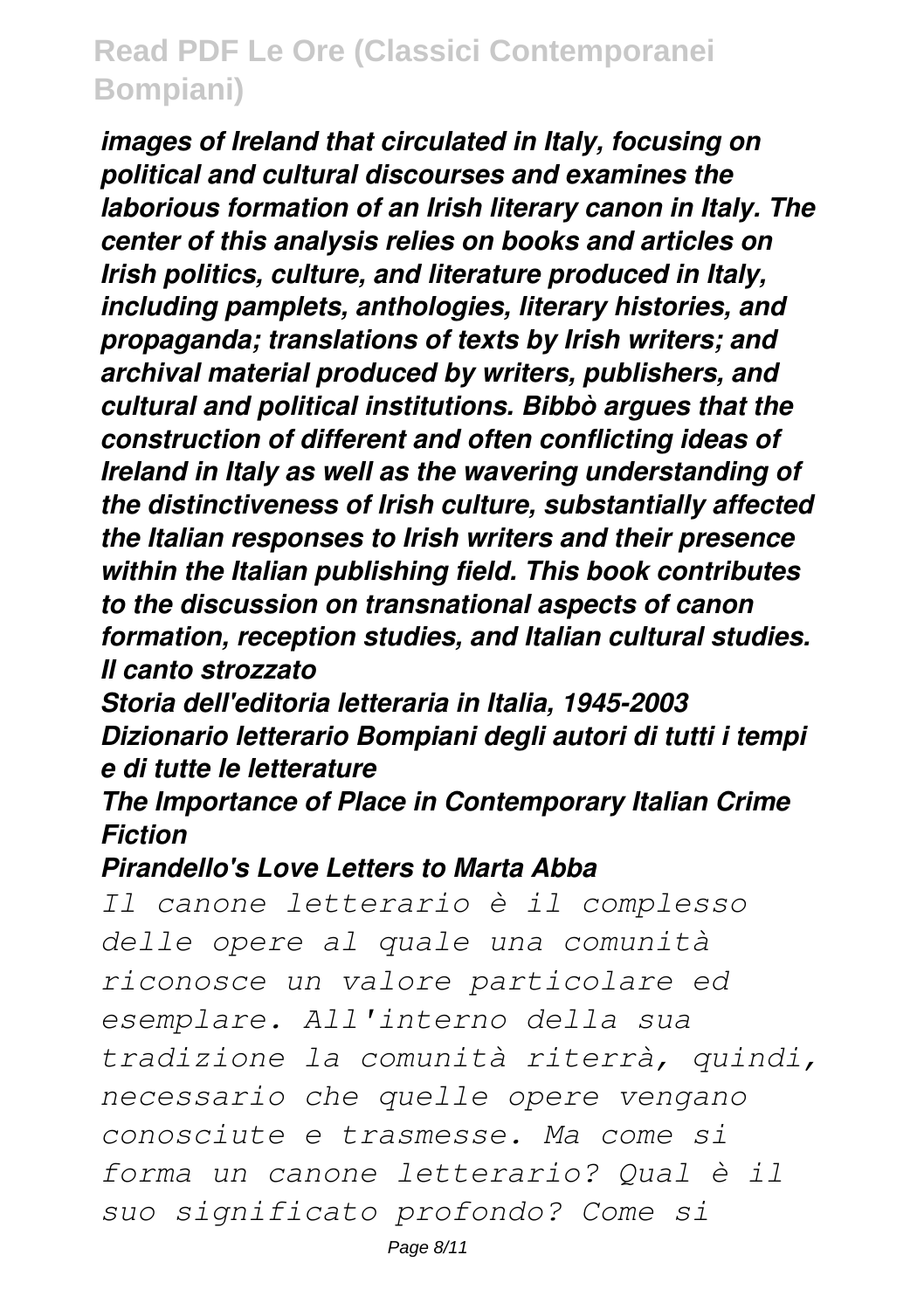*mantiene o si muta nel tempo? Dopo aver preso in esame il dibattito, Onofri si concentra sul Novecento italiano attraverso una campionatura delle antologie di poesia, delle opere critiche e delle storie letterarie. Marcello Clerici is a social deviant who is repelled by his own actions and strives to be normal. As we follow his life we bear witness to his psychological struggle between perverse desires and his desperate wish to conform.*

*Camere separate*

*Il paesaggio figurato*

*Irish Literature in Italy in the Era of the World Wars*

*Almanacco letterario Bompiani*

*Contemporary Authors*

*In February 1925, the 58-year-old world-famous playwright Luigi Pirandello met Marta Abba, an unknown, beautiful actress less than half his age, and fell in love with her. She was to become, until his death in December 1936, not only his confidante but also his inspiring muse and artistic collaborator, helping him in his plans to reform Italian theater under the Fascist regime. Pirandello's love for the young actress was neither a literary infatuation nor a form of fatherly affection, but rather an unfulfilled, desperate passion that secretly consumed him during the last decade of*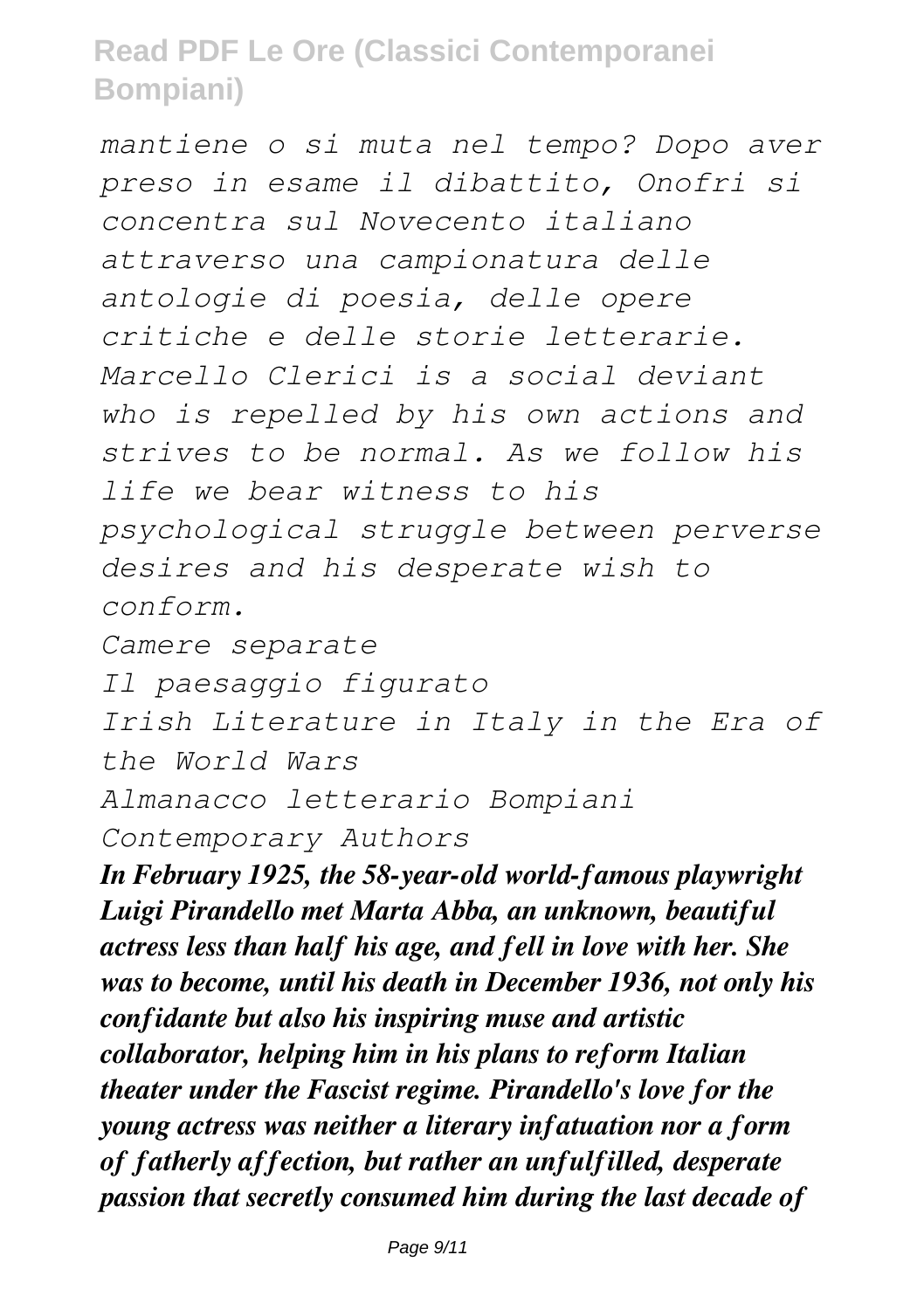*his life. Bitterly disillusioned by the conditions of the theatrical world in Italy, Pirandello and Abba shared a dream of going abroad to earn their fortune and returning to Italy with the means to establish a national theater dedicated to high artistic standards. In March 1929, when Marta finally yielded to family pressure and left Pirandello alone in Berlin to revive her Italian stage career and to end rumors over their involvement, he endured a devastating heartbreak and fell into a life-threatening depression--more profound and long-lasting than any of his biographers have yet imagined. The hundreds of letters Pirandello wrote to Abba during these years are the only source that reveals the true story of his relentless torment. Selected, translated, and introduced here for the first time in any language, these powerful and moving documents reward the reader with the unique experience of living in intimacy with a profound poet of human pain. Here Pirandello encourages his beloved in her difficult career as actor/manager, rejoices in her triumphs, and desperately implores her to return to him. The letters are filled with glimpses of this major artistic personality at some of his most distinctive moments--such as the award of the Nobel Prize, his meetings with Mussolini, and Marta's long-dreamed-of success on Broadway--but they remain foremost an authentic confession of a Pirandello, without the mask of his art, telling the story of his real-life tragedy. In 1986, two years before she died, Marta Abba authorized the publication of the present correspondence so that the world might understand how deeply Pirandello had suffered. This English-language volume contains a selection of 164 letters from the complete edition of 552, which Princeton University Press will publish in cooperation with*